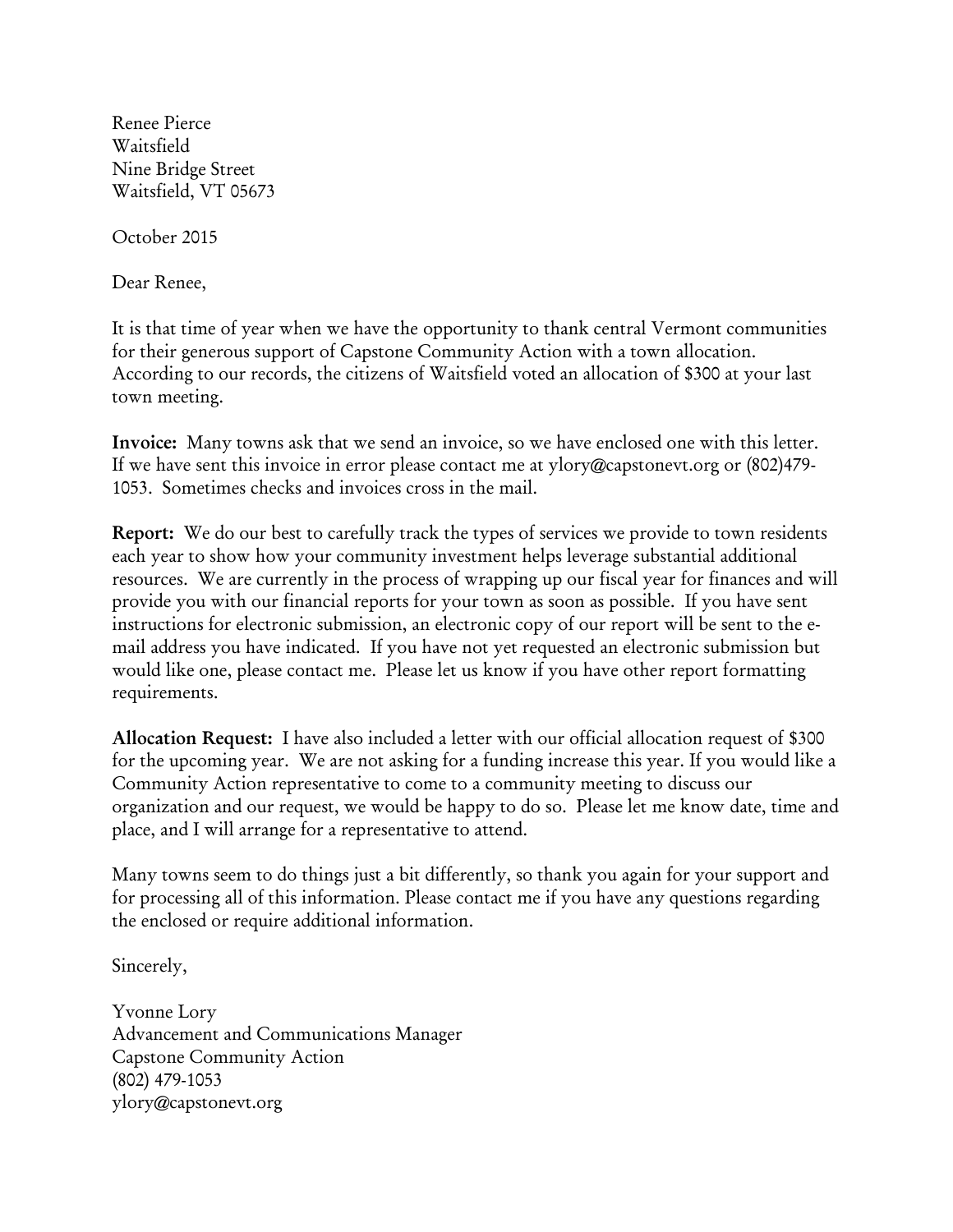October 2015

## **Capstone Community Action Allocation Request**

Capstone Community Action respectfully requests a budget allocation of \$300 from the citizens of Waitsfield to be determined at the next Town Meeting. Our request remains the same as last year; we are not seeking an increase.

Capstone Community Action formerly known as Central Vermont Community Action Council helps Vermonters achieve economic sufficiency with dignity through individual and family development. We work to alleviate the effects of poverty, help people move out of poverty, and advocate for economic justice. Each year Community Action serves over 18,000 Vermonters, the majority of whom live in the 56 central Vermont communities that comprise our primary service area. Our staff often works with a family in their most vulnerable moment to help them find stability, hope and relief. In recent years, demand for fuel assistance, emergency food, and housing assistance have continued to grow. Hand-in-hand, we help Vermonters develop the skills to tackle problems, identify goals, find the resources and take control of their futures. We offer housing counseling, financial education, home weatherization, early childhood education, job skills training, business counseling and more. Together, we create economic opportunities for all Vermonters.

Thank you for your continued support.